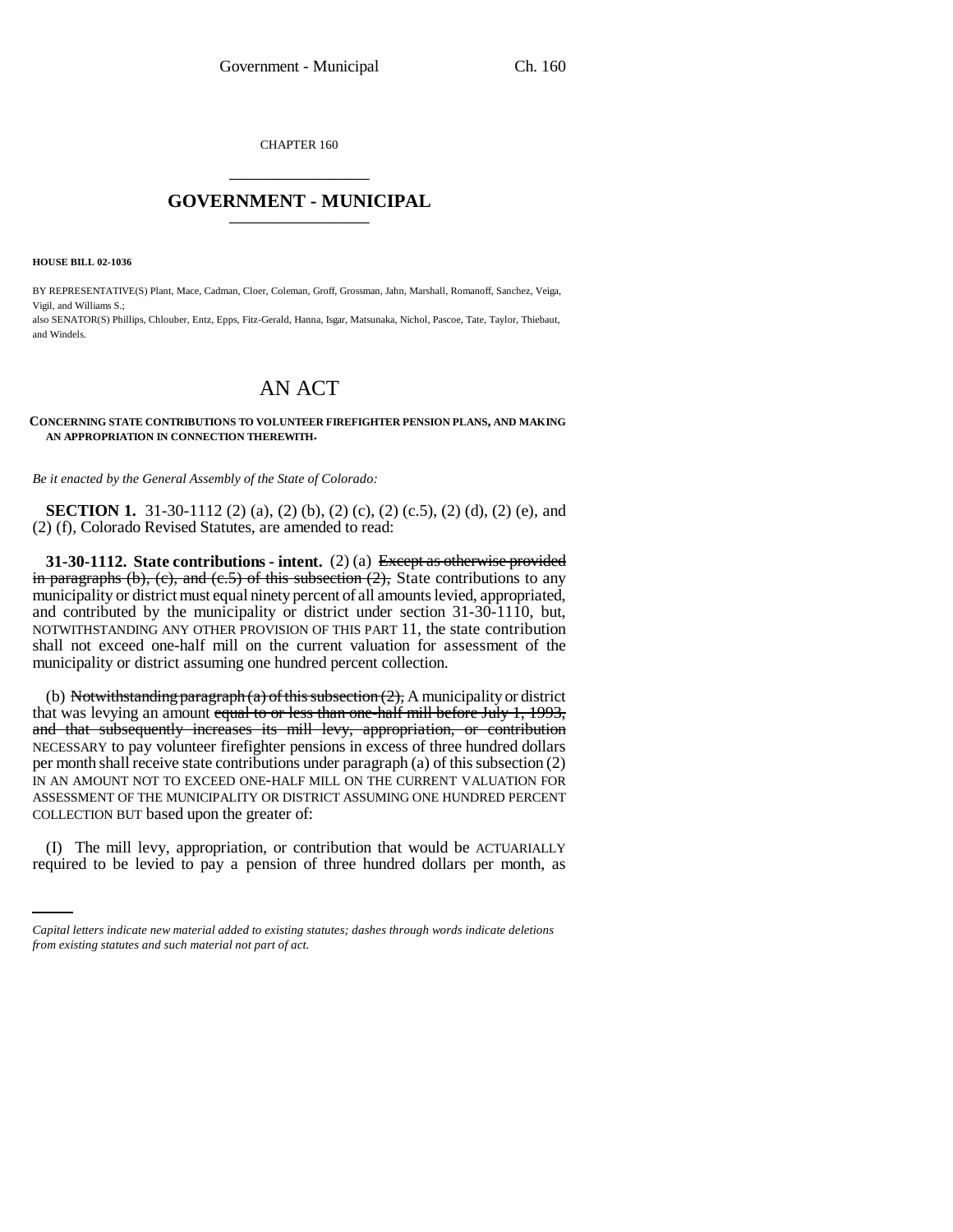#### Ch. 160 Government - Municipal

determined by the municipality or district; or

(II) The mill levy, appropriation, or ACTUAL contribution before RECEIVED BY the increase DISTRICT DURING THE CALENDAR YEAR 2001.

(c) Notwithstanding paragraph  $(a)$  of this subsection  $(2)$ , a municipality or district that was levying an amount equal to or less than one-half mill before July 1, 1995, and that subsequently increases its mill levy, appropriation, or contribution to pay a short-term disability monthly annuity pursuant to section 31-30-1121 in excess of one hundred and fifty dollars per month, to pay a retirement pension pursuant to section 31-30-1123 in excess of two hundred dollars per month, to pay survivor benefits pursuant to section 31-30-1127 in excess of one hundred and fifty dollars per month, or to pay funeral benefits pursuant to section 31-30-1129 in excess of one hundred dollars shall receive state contributions under paragraph (a) of this subsection (2) based upon the greater of:

(I) The mill levy, appropriation, or contribution that would be required to be levied to pay the benefits at the amounts stated in this paragraph (c), as determined by the municipality or district; or

(II) The mill levy, appropriation, or contribution before the increase.

 $(c.5)$  Notwithstanding paragraph  $(a)$  of this subsection  $(2)$ , a municipality or district that was levying an amount equal to or less than one-half mill before July 1, 1997, and that subsequently increases its mill levy, appropriation, or contribution to pay volunteer firefighter postretirement pension increases pursuant to section 31-30-1122 (3) shall receive state contributions under paragraph (a) of this subsection (2) based upon the mill levy, appropriation, or contribution that would be required to be levied to pay a pension of three hundred dollars per month, as determined by the municipality or district.

(d) The board in any municipality or district shall not increase benefits above the FOLLOWING amounts stated in paragraph (b) or (c) of this subsection  $(2)$  unless the increase is approved by the governing body of the municipality or district and an actuarial review indicates a higher payment is actuarially sound: When the board in any municipality or district increases benefits above the amounts stated in paragraph (b) or (c) of this subsection (2), the board shall submit an actuarial study to the fire and police pension association that certifies that portion of the municipality's or district's mill levy, appropriation, or contribution to its fund that, pursuant to the provisions of this section, is to be used as the basis for calculating the state's matching contribution. The study shall be completed in accord with generally accepted actuarial principles and signed by a qualified actuary.

(I) FOR VOLUNTEER FIREFIGHTER PENSIONS, THREE HUNDRED DOLLARS PER MONTH;

(II) FOR A SHORT-TERM DISABILITY MONTHLY ANNUITY PURSUANT TO SECTION 31-30-1121, ONE HUNDRED FIFTY DOLLARS PER MONTH;

(III) FOR A RETIREMENT PENSION PURSUANT TO SECTION 31-30-1123, TWO HUNDRED DOLLARS PER MONTH;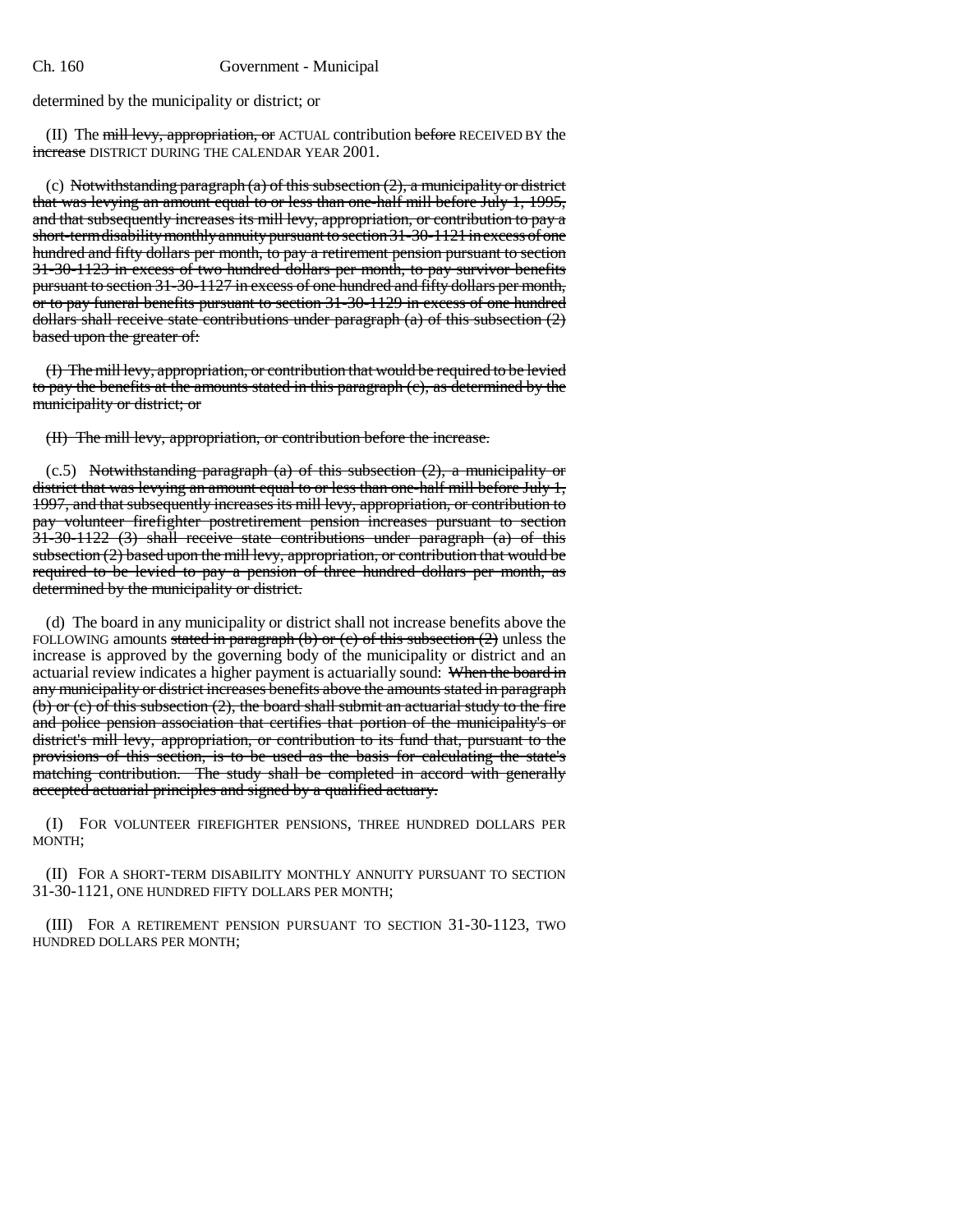(IV) FOR SURVIVOR BENEFITS PURSUANT TO SECTION 31-30-1127, ONE HUNDRED FIFTY DOLLARS PER MONTH; OR

(V) FOR FUNERAL BENEFITS PURSUANT TO SECTION 31-30-1129, ONE HUNDRED DOLLARS.

(e) In no event shall a municipality or district receive less than five hundred ONE THOUSAND dollars if the municipality or district contributes to its fund a sum equal to the proceeds of a levy of one-half mill on the current valuation for assessment of the municipality or district.

(f) In calculating the contribution by the state provided in this section, the cash equivalent of the death and disability benefit under part 8 of article 31 of this title for each municipality or district having members shall be subtracted. If the death and disability benefit is equal to or greater than the amount scheduled to be contributed to the municipality or district, the fire and police pension association shall not make a contribution, and the state payment of death and disability benefits shall be in lieu of any contribution previously made to the municipality or district. For the purposes of this paragraph  $(f)$ , "member" has the meaning provided in section  $31-31-102(4)$ .

**SECTION 2.** 31-30-1126 (4), Colorado Revised Statutes, is amended to read:

**31-30-1126. Survivor benefit.** (4) The benefits under this section may be increased in the same manner as postretirement benefit increases as provided in section 31-30-1122 (3), subject to the state contribution limit set forth in section 31-30-1112 (2) (e.5) SECTION 31-30-1112 (2).

**SECTION 3.** 31-30-1127 (4) (c), Colorado Revised Statutes, is amended to read:

**31-30-1127. Survivor benefit - death from injuries in the line of duty.** (4) The benefits under this section:

(c) May be increased in the same manner as postretirement benefit increases as provided in section 31-30-1122 (3), subject to the state contribution limit set forth in section  $31-30-1112$  (2) (e.5) SECTION 31-30-1112 (2).

**SECTION 4. Appropriation - adjustment to 2002 long bill.** (1) For implementation of this act, the appropriation made in the annual general appropriation act for the fiscal year beginning July 1, 2002, to the department of treasury, fire and police pension association, volunteer firefighter retirement plans, is hereby increased by three thousand dollars (\$3,000), or so much thereof as may be necessary, for the implementation of this act.

(2) It is the intent of the general assembly that the general fund appropriation in subsection (1) of this section for the implementation of this act shall be derived from savings generated from the implementation of the provisions of HB 02-1241, as enacted during the second regular session of the sixty-third general assembly.

**SECTION 5. Effective date.** (1) This act shall take effect July 1, 2002; except that the provision of Section 1 of this act that amends Section 31-30-1112 (2) (e), Colorado Revised Statutes, and Section 4 of this act shall only take effect if: